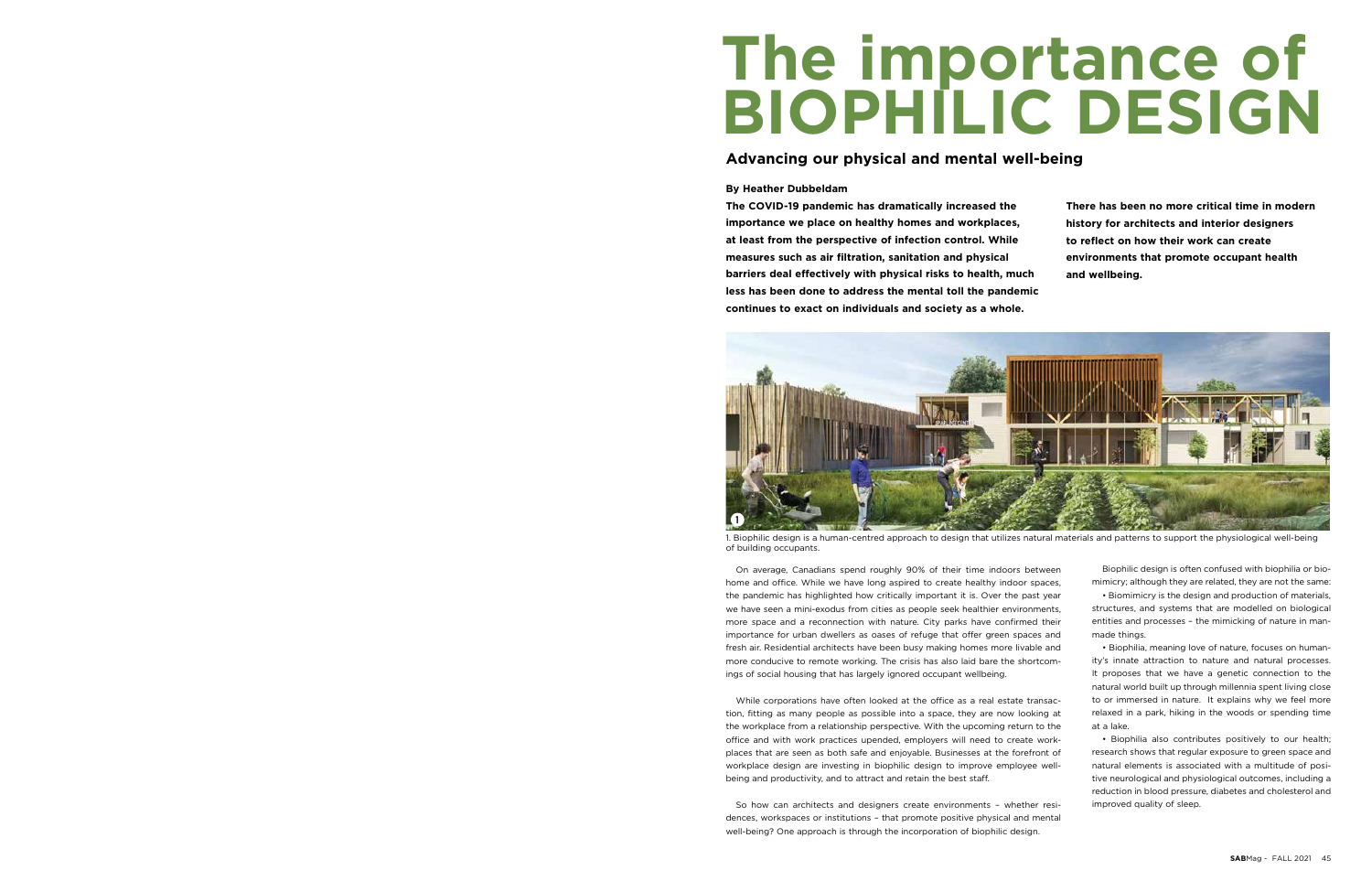These concepts are foundational to biophilic design, which utilizes natural materials, patterns, and sensory elements to maintain a connection to nature within the built environment. This is a human-centred approach to design, integrating natural principles to support the physiological well-being of building occupants. Incorporating 'direct' or 'indirect' elements of nature into the built environment has been demonstrated to reduce stress, while supporting cognitive function, increasing productivity, creativity and selfreported rates of well-being.

'Direct' elements of nature include views to the exterior, plant material, ample natural light, and access to fresh air; 'indirect' elements include a sensory experience of the natural world achieved through spatial strategies, forms, pattern or materials.

Biophilic design is not simply about organic forms and green walls, it is a series of design techniques that are integrated into the built environment in a more subtle, but equally meaningful way. Successful biophilic designs are inspired by the qualities and features of natural settings without being exact duplicates. The means by which this is achieved varies from spatial strategies to visual cues to forms and materials used in the design.

These strategies can be grouped into three categories: **NATURE IN THE SPACE** 

The presence of nature in a space, visual, sensory or auditory, in the form of plants, water, breezes, scents, light, shadows, and other natural elements.

#### **NATURAL ANALOGUES**

The representational presence of nature using natural materials, colours, patterns, and shapes incorporated into building design, facade ornamentation, or decor, including images of nature, simulated natural light and air, organized complexity, and biomorphic forms and patterns.

#### **NATURE OF THE SPACE & PLACE**

The incorporation of spatial elements commonly found in nature including:

**Prospect:** Unimpeded views.

**Refuge:** Places for withdrawal in which the individual is protected from behind and overhead.

**Mystery:** Partially obscured views or other sensory devices that entice the individual to travel deeper into the environment, or a mild sense of risk - like stepping stones over a shallow pond or a double height space.

The following case studies illustrate these aspects of biophilic design using examples from three of our firm's projects in different sectors – residential, institutional, and commercial – to demonstrate practical applications and interventions that are not elaborate or complicated, and are possible to integrate into almost any project.

## **CASE STUDIES**

#### **GARDEN CIRCLE HOUSE**

This is a two-storey new build, single-family dwelling located in midtown Toronto on a modest lot with limited outdoor space. The client requested a home that would 'bring nature in' so we adopted a fully integrated approach to biophilic design.



This included strategies from all three categories of biophilic design. Due to the scale of the home, 'direct experience of nature', with convenient access to the exterior, was easier to achieve than in a larger project. Connectivity to the outdoors or to natural elements is incorporated in every part of the home, and is emphasized through multiple physical, visual and multi-sensory means – sight, sound, smell, and touch. Upon entry, a direct view to the backyard is provided through a tall, narrow window on axis, while the whole of the kitchen and living area opens out onto the landscaped backyard through floor-to-ceiling sliding doors. A strategically located window in the dining room frames an existing pear tree, its foliage casting animated plays of light and shadow, while the scent of the pear blossoms in spring and the ripe fruit in autumn filter through the window when open.

Multiple green roofs can be seen from all bedrooms providing sensory delight with lush grasses, sweet plant smells and the soothing sounds of buzzing bees collecting pollen. In addition, the lap pool and water features in the backyard work together to create a relaxing effect both audibly and visually while helping to support natural cooling from breezes when the backyard doors are open.

'Indirect experience of nature' is achieved through the character and texture of natural materials emphasized throughout, including warm wood flooring, wood cabinetry, natural stone countertops, fireplace and tiles, and clay brick. On the exterior, brick in buff and warm grey shades, natural stone, mahogany windows and cedar cladding reflect the natural surroundings. A focal point of the interior is a curved central wood staircase with open risers and a solid mahogany balustrade that emulates natural organic forms and invites the hand to run along its sculptural contours.

Light pours down from a large operable skylight, providing illumination deep into the ulterior. In conjunction with the open riser stairs, the operable skylight functions as a highly effective means for passive ventilation, drawing the cooler air up and venting the warmer air out. Biomorphic forms and patterns were incorporated in the stair, light fixtures and wall coverings, which include natural imagery and symbols including billowing clouds, mountain peaks and the trunks of birch trees.

4. A focal point of the interior is a curved central wood staircase with open risers and a solid mahogany balustrade that emulates natural organic forms and invites the hand to run along its sculptural contours.

2. The Garden Circle House. A fully integrated approach to biophilic design was adopted to 'bring nature in'. 3. Connectivity to the outdoors or to natural elements is incorporated in every part of the home. Upon entry, a direct view to the backyard is provided through a tall, narrow window on axis.

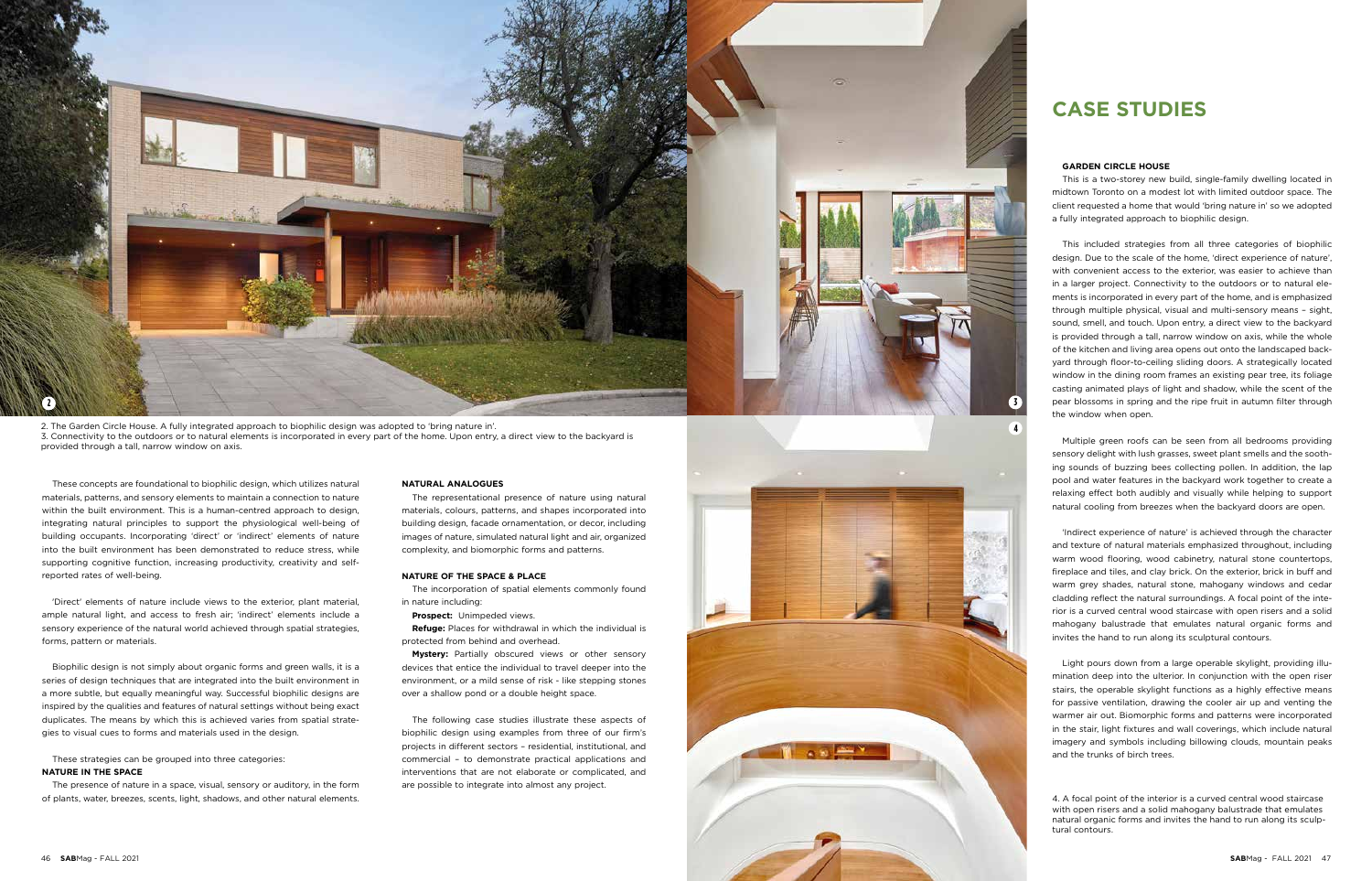#### **CANADIAN CENTRE FOR RURAL CREATIVITY**

The CCRC is a project on the boards, an arts centre to be located in the town of Blyth, Ontario celebrating the rural tradition of the performing and textile arts. The 33,000 sq.ft centre will be the first of its kind in Canada and will accommodate many different creative programs including fashion and creative textiles, performing arts studios, a media centre and fabrication lab, a multipurpose theatre and event space, a commercial kitchen and café, a gallery, and integration with outdoor event spaces and a community garden.

The design of the CCRC reinforces the connection between inside and outside for transparency to the community and visibility of the natural surroundings. Located in a rural setting, the design emphasizes the appreciation of the natural environment and the rich rural building traditions of the region. Staggered in plan, the building maximizes daylight and access to views; setbacks and cutouts in the massing allow for views to the exterior from many angles.

In addition, the building is organized around an interior central 'road' or 'spine' serving as a circulation zone that visually and physically connects the different areas and creative disciplines within the building. This central spine is a key element in the programming of the space and the integration of biophilic design principles.

The double-height volume with a mezzanine is a conduit for natural light from above. The lofty space is also topped with operable clerestory windows that allow for ample natural ventilation using stack effect. Views from the mezzanine level both to the exterior and interior spaces allow for prospect. A tall green wall at one end provides lush greenery and a source of oxygen and cooling to the central space, distributed by the HVAC system to other spaces in the centre. The mezzanine also leads out to an expansive green roof area allowing occupants on the upper-level direct access to a natural outdoor setting with vegetation and vantage points.

The rich tradition of building with wood in this region extends back more than a century. The new building respects this with its own "barn-like" vernacular structure featuring exposed wood posts and beams, an NLT ceiling, and wood siding. On the interior, natural variation in wood slatted walls is expressed to mimic natural processes. The building volumes are comprised of wood, brick and one using reclaimed wood cladding; the creative textile program occupies this volume and in reference, the cladding is 'woven' into pattern on the façade, expressing the program within. The theatre volume features large glass doors that open up to community gardens at the rear, inviting theatre goers' direct access to green space.





#### **DUBBELDAM BUILDING**

Occupying a corner site on St. Clair West at the edge of Corso Italia, an under-utilized three-storey building was in decline for more than a decade. With our studio occupying the top floor of the building, this project offered an opportunity to demonstrate how modest interventions can go a log way to creating a building that promotes health and creativity by employing sustainable and biophilic design elements. In addition to our studio, we also operate a coworking space for creatives on the second floor. To round out the program, the ground floor is occupied by a creative agency and an indie coffee shop, and a residential unit is located in the raised basement.

Suggestive of the creative inhabitants working within, the two public-facing elevations activate the streetscape with a bold and playful graphic presence; painted drop shadows surrounding the windows create a three-dimensional trompe l'oeil effect to passersby, giving the illusion of light and shadow cast by the sun. The 'shadows' are cast in different directions to represent the passing of the sun at different times of

the day and year.

Entering the building, occupants and visitors are welcomed by a DIY green wall on the first landing. The custom Baltic birch pegboard not only provides a directory for the businesses in the building, but doubles as a green wall populated with lush plants in fragrant cedar boxes, welcome therapy especially during the cold winter months. Staff and other building occupants have adopted various sections of the wall and "tend garden" collectively. In addition, the underside of the entry stair is painted in bold tropical colours of fuchsia pink, deep red and terra cotta to add colour and energy in the main circulation space.

7. The Dubbeldam Building demonstrates how modest interventions can improve the ability to promote occupant health. 8. New windows in enlarged openings yield a 60 percent increase in glass area giving views of the neighbourhood, and supporting creativity and productivity.







6. Staggered in plan, the building maximizes daylight and access to views; setbacks and cutouts in the massing allow for views to the exterior from many angles.

5. An interior central circulation 'road' or 'spine' in the CCRC serves as a key element in the programming of the space and the integration of biophilic design principles.

6. Staggered in plan, the building maximizes daylight and access to views; setbacks and cutouts in the massing allow for views to the exterior from many angles.